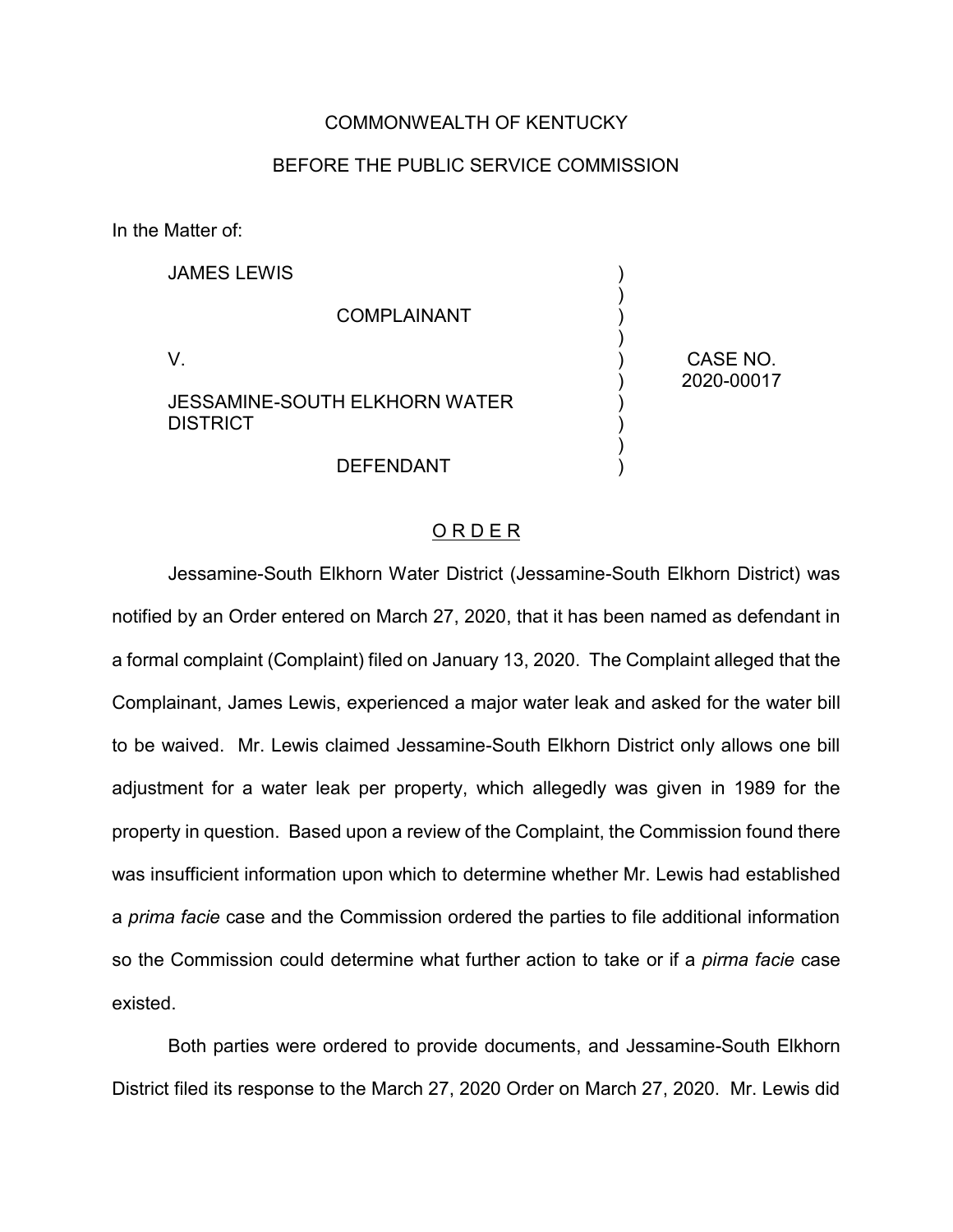not respond to the March 27, 2020 Order and when Commission Staff followed up via email to ensure that he had received the Order, Mr. Lewis confirmed receipt. A copy of the email response from Mr. Lewis confirming receipt of the Order is attached as the Attachment to this Order.

Based upon a review of the record, the Commission finds that Mr. Lewis has failed to establish a *prima facie* case for which the Commission may grant relief. Mr. Lewis acknowledged receiving the Commission's Order requesting further information. As Mr. Lewis is the Complainant and has failed to communicate any good cause for not complying with the Commission's Order by providing the information, the Commission finds good cause to dismiss this case without prejudice.

IT IS THEREFORE ORDERED that:

- 1. This matter is dismissed without prejudice.
- 2. This case is closed and removed from the Commission's docket.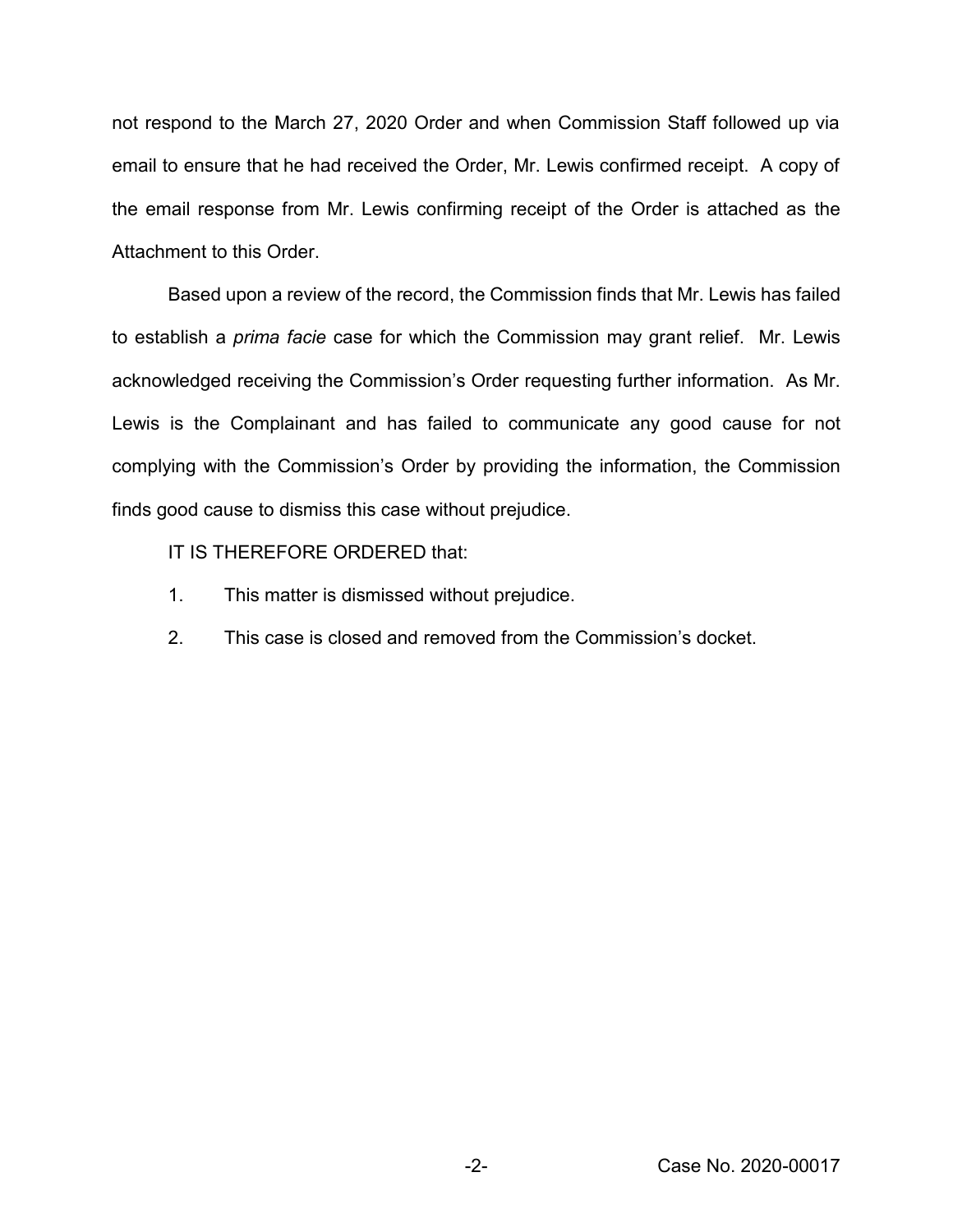By the Commission



ATTEST:

)<br>de C. Bidwell

Executive Director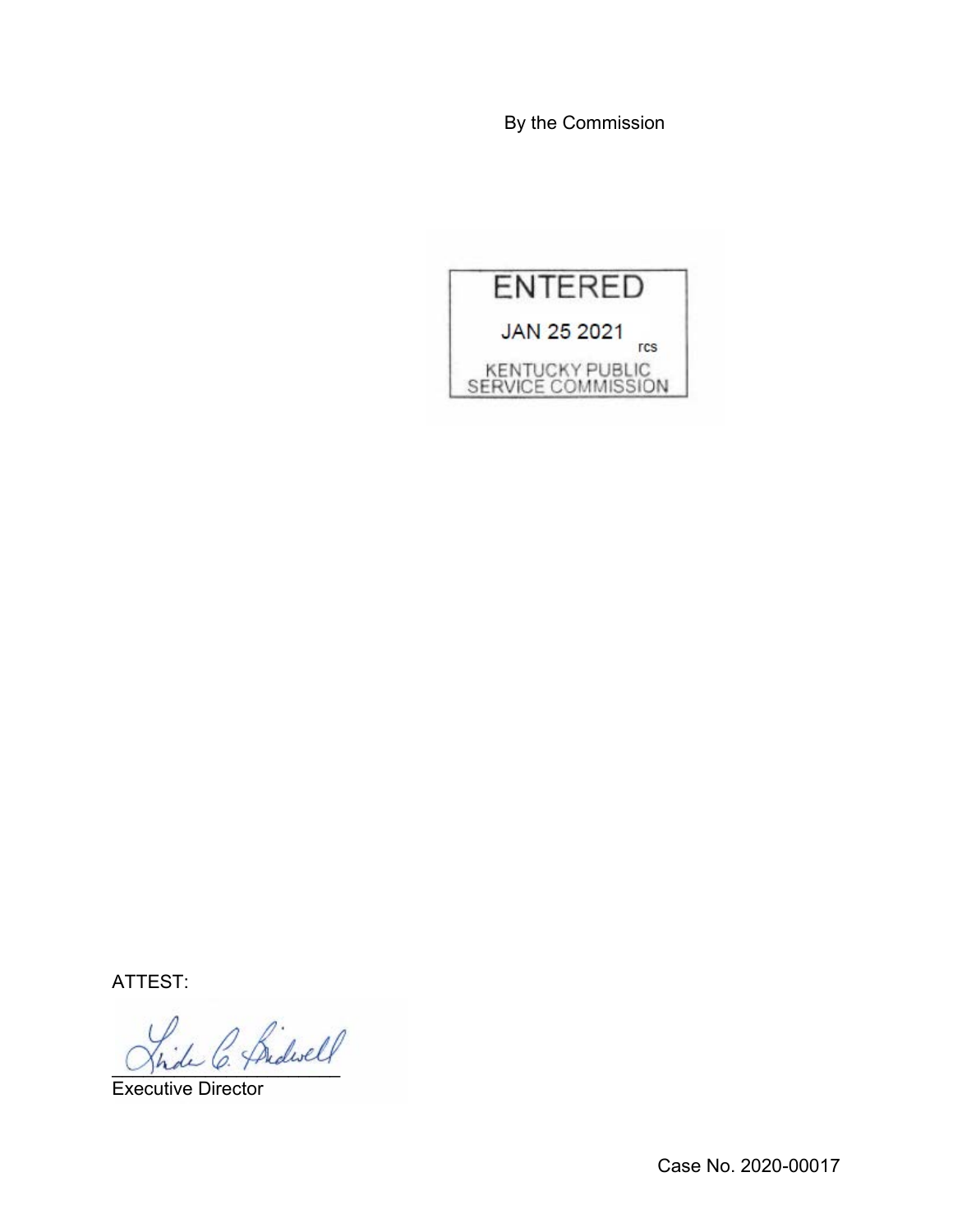# ATTACHMENT

## ATTACHMENT TO AN ORDER OF THE KENTUCKY PUBLIC SERVICE COMMISSION IN CASE NO. 2020-00017 DATED JAN 25 2021

ONE PAGE TO FOLLOW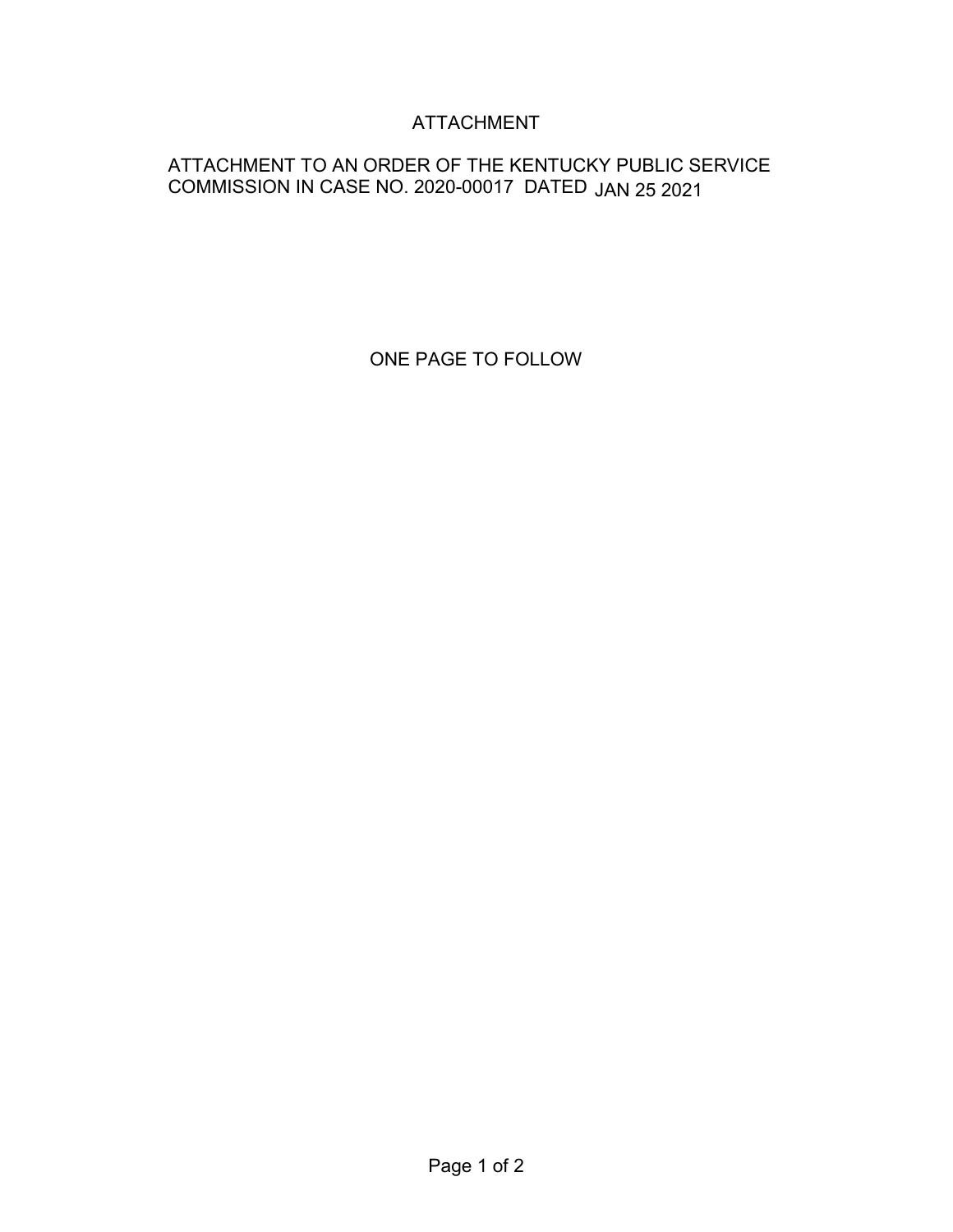Yes, I received it.

On Wed, Jul 22, 2020, 11:43 AM Koenig, Brittany H (PSC) <br/>
<u>chany.koenig@ky.gov</u>> wrote:

Mr. Lewis,

 My name is Brittany Koenig and I am a Staff Attorney at the Kentucky Public Service Commission. I am contacting you to confirm whether you have been receiving service of the filings in the above-referenced matter and to ask that you file a response to the Commission's Order filed March 27, 2020. Staff cannot speak for the Commission and I cannot discuss any substantive issues of your case, but I am reaching out to obtain acknowledgement as to whether or not you are able to proceed electronically in this matter. I have copied the other party to this complaint. Please file a response to the March 27, 2020 Order in the record and any electronic email filed in this manner should be sent to this email: [PSCED@ky.gov](mailto:PSCED@ky.gov), and each message should include the case number in the subject line of the message and a read receipt to ensure the Commission received the message and documents. Please limit the size of documents to 5 MB.

Thank you,

Brittany H. Koenig

Staff Attorney III

Kentucky Public Service Commission

211 Sower Boulevard

Frankfort, Kentucky 40601

(859) 489-4667